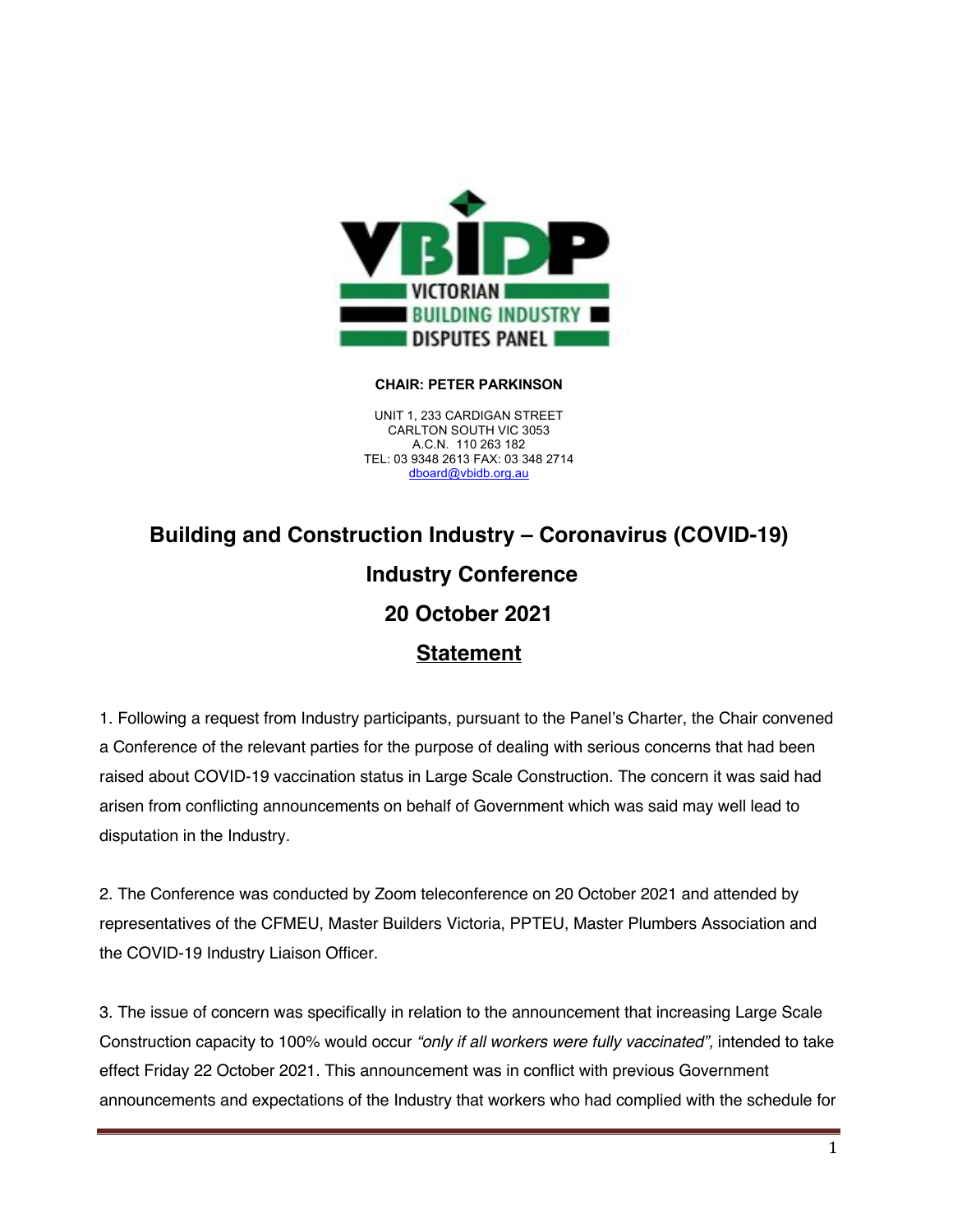vaccinations as set out in the previous CHO Directions (including a first dose by 2 October and a second booked by 13 November) would be entitled to be included in the increased capacity to 100%.

4. It was explained by Industry participants that the assumption arising from the most recent announcements was that some workers, whilst having complied with the earlier mandatory requirements for first dose and booked for their second dose, but not yet fully vaccinated, may well have their employment come to an end on Friday and their role replaced by otherwise fully vaccinated workers. This understandably had led to the disquiet.

5. The Chair, having been acutely aware of the previous unwelcome outcomes arising from some lack of clarity of CHO Directions, and noting the Industry participants were rightly anxious to avoid a repeat, sought clarifications from various Government Departments and others prior to the Conference such that written clarifications might be provided to the Industry that would resolve the issue and avoid any possible disputation.

6. Prior to the Conference the Chair was advised by DoH that the recent announcements did not reflect the intention and that the intention was that those workers who have complied with the requirements to be first dosed and are booked in for their second dose by 13 November will definitely be included in the numbers that will allow Large Scale Construction to increase to 100% capacity this Friday. The Chair was advised that DJPR would publish the clarification today. The Chair requested of DJPR and others that a draft of the clarification be provided for review by the Industry participants to ensure clarity and alignment.

7. Immediately prior to the Conference DJPR provided to the Chair and the Conference participants, through the Industry Liaison Officer, the changes that are intended to be published today by Government, as follows:

- *Remaining workforce reductions at all construction sites will be removed this Thursday night once 70 percent of the aged 16 plus population has had two doses. This means:*
	- o *All construction projects (large scale, small scale construction and early stage land development projects) can return to 100 percent of their workforce; and*
	- o *Workers at all construction sites will need to adhere to the schedule in the COVID-19 Mandatory Vaccination (Specified Facilities) Directions, requiring them to have had their first vaccination dose by 2 Oct and a second vaccination dose by 13 Nov.*